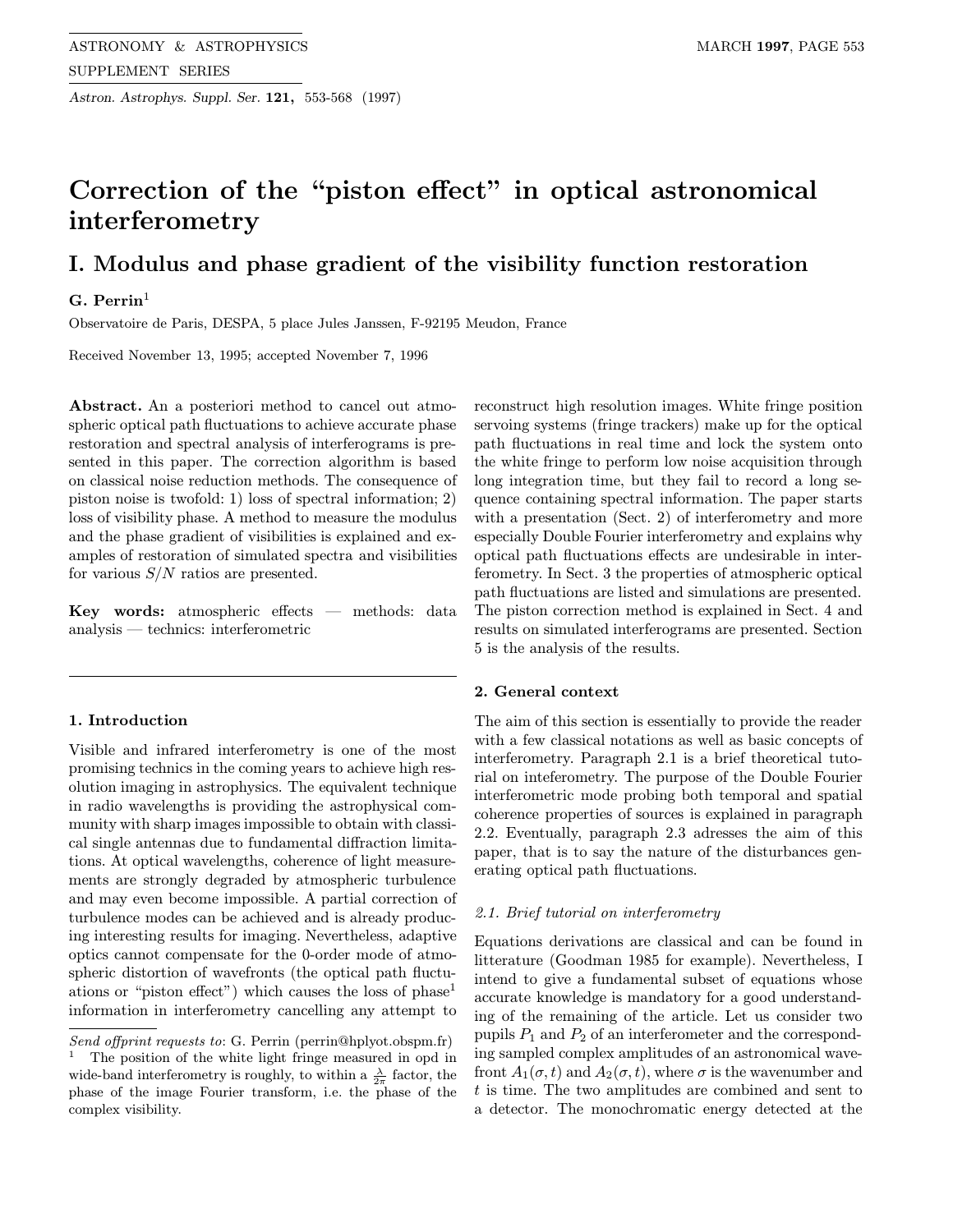output of the combiner is proportional to the average squared modulus (on a time scale far greater than the period of the wave) of the sum of the two fields:

$$
I(\sigma, t) = \langle |A_1(\sigma, t) + A_2(\sigma, t)|^2 \rangle_t . \tag{1}
$$

For sake of simplicity, all multiplicative coefficients (detector gain, interferometer transmission, etc ...) will be set to one and their expressions will be dropped in the following equations. The monochromatic energy collected by the two pupils (which is proportionnal to the spectrum of the source) is supposed to be the same and the normalized total energy over the bandwidth is noted  $B(\sigma)$ . Equation (1) is then rewritten as:

$$
I(\sigma, t) = B(\sigma) + 2 < A_1(\sigma, t) A_2^*(\sigma, t) >_t
$$
  
=  $B(\sigma) + B(\sigma) Re \{ \gamma_{12}(\sigma, t) \},$  (2)

where  $\gamma_{12}(\sigma, t)$  is the complex degree of coherence of the two beams coming from the source and collected by the two pupils of the interferometer. For a monochromatic radiation, it has a simple expression as a function of the delay  $\tau$  between the two beams (Goodman 1985):

$$
\gamma_{12}(\sigma, t) = V_{12}(\sigma) e^{-2j\pi\sigma vt},\tag{3}
$$

where v is the rate of change of opd.  $V_{12}$  is the coherence factor of the two beams or fringe visibility and is wavelength dependent. The value of visibility is determined by the geometrical aspect of the source and by the geometrical characteristics of the baseline. It is the Fourier transform of the intensity distribution of the source at a spatial frequency equal to the vector baseline over wavelength according to the Van Cittert-Zernike theorem (Born & Wolf 1980; Goodman 1985). Visibility<sup>2</sup> is the observable measured by interferometers.

It is equivalent to express delay either as a temporal delay  $\tau$  or as an optical path difference x as the ratio of the two is the speed of the fringes  $v$ . In wide band, Eq.  $(2)$ becomes:

$$
I(x) = 1 + Re \left\{ \int_{\text{band}} B(\sigma) V_{12}(\sigma) e^{-2j\pi\sigma x} d\sigma \right\}.
$$
 (4)

It is necessary to compensate delay of one the two beams with respect to the other one when recording the interferogram because the coherence length, in wide band, is only a few fringes. Monochromatic waves coherently interfere around the equal optical path position when the optical paths of the two beams are matched by a delay line.

The first term in Eq. (4) will be left aside in the following and I will only consider the second one which is the

modulated part of the interferogram. When the complex spectrum is defined as the hermitian part of the spatiotemporal source spectrum (modulus is an even function and phase is an odd function of wavenumber):

$$
B_{\rm c}(\sigma) = \frac{1}{2} \left( B(-\sigma) V_{12}(-\sigma) + B(\sigma) V_{12}^*(\sigma) \right), \tag{5}
$$

the modulated part of energy, noted  $\mathcal{I}(x)$ , gets a more convenient expression:

$$
\mathcal{I}(x) = \int_{-\infty}^{+\infty} B_c(\sigma) e^{2j\pi\sigma x} d\sigma.
$$
 (6)

In other words, the Fourier transform of the modulated interferometric signal is the complex spectrum of the astronomical source.

#### 2.2. Double Fourier interferometry

A few different ways of doing interferometry (mostly depending on measured quantities) exist (see review by M. Shao 1992). Some interferometers recombine beams in the pupil plane whereas others are image plane oriented. Here, no distinction will be made between these two different philosophies. Some interferometers (type I) are operated in the long exposure mode, that is to say that a servoed delay line sets the optical path difference (thereafter opd) to a constant value allowing the integration of the interferometric signal to achieve high signal to noise  $(S/N)$  ratios on fringe modulation. The value of the opd can be varied to scan through the whole interferogram. Type II interferometers can be considered as short exposure interferometers. The interferogram is acquired during a continuous scan of the opd which is produced either by the Earth's rotation or by a translating retroreflecting unit moving at a constant speed or by a combination of the two. Integration is then no longer possible. Type I interferometers are not opd fluctuation sensitive as the opd is servoed, whereas many factors can introduce opd fluctuations in type II interferometers (this point will be adressed in Sect. 2.3). Type II interferometers are dedicated to spectral data analysis for they naturally reach a higher spectral resolution while type I data are reduced in direct space. These type II interferometers are called Double Fourier Interferometers (hereafter DFI) because they both probe spatial and temporal coherence properties of the light emitted by astrophysical sources (Itoh & Ohtsuka 1986; Mariotti & Ridgway 1988). Spatial information is contained in the modulated energy of interferograms as shown in Sect. 2.1 and is wavelength dependent. The Fourier transform of the interferogram sequence yields the source temporal spectrum rescaled by the visibility function. It has been shown (Ridgway et al. 1986) that an accurate knowledge of the visibility-wavelength relation would have fruitful astrophysical implications, as well as visibility as a function of spatial frequency. DFI

<sup>&</sup>lt;sup>2</sup> More precisely, visibility moduli are straightforewardly measured by interferometers, a more indirect procedure is used for measurements of visibility phases, what is measured is the sum of three phases for a three-telescope loop which is called phase closure, this special technique was designed to cancel out additionnal phase errors, see references thereafter in the paper.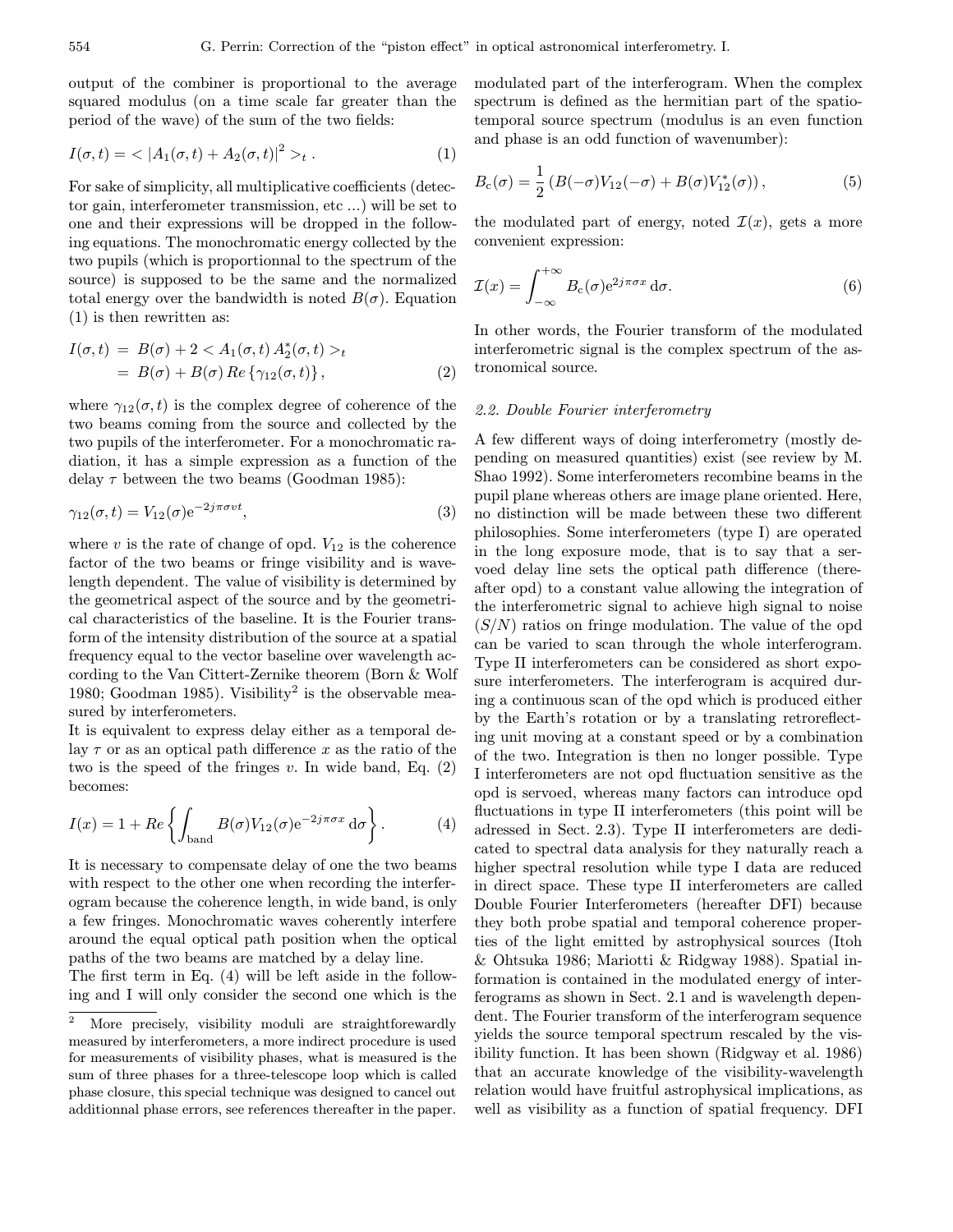allows the determination of the visibility as a function of wavelength and is the interferometric mode that is mostly concerned in the following of the paper.

#### 2.3. Optical path fluctuations and phase information loss

As shown in Eq. (6) an interferogram can be considered as a temporal sequence whose Fourier transform is proportionnal to the spectrum of the source. The two conjugate variables are the opd (or time) in the direct space and wavenumber (or frequency) in the Fourier space; one shifts from one set of conjugate variables to the other by multiplying or dividing by the speed of the fringes. Thus opd varies linearly with time. This is what one should expect in an ideal interferometer. In reality this occurs in a different way. Opd does not vary linearily with time. Some opd distortions are introduced and have mechanical and atmospheric sources. Vibrations of static optics on the beam path change its length and make it oscillate. But they can be lowered to an inoffensive magnitude by increasing the stiffness of the optics and by absorbing vibrations. Non-linearities in the motion of the retroreflecting stage of the delay line cause opd to fluctuate but they can also be cancelled out by servoing the speed of the carriage supporting the retroreflector. Some fiercer fluctuations are generated by atmospheric turbulence. Here we assume that atmospheric perturbations of wavefronts are reduced to the 0-order ones (the spatially averaged pertubations on the pupil) and that higher orders have been filtered out by using monomode fibers for example (Coudé du Foresto & Ridgway 1991; Coudé du Foresto et al. 1992), by data reduction or with adaptive optics. The 0-order term is known as "piston effect" and opd fluctuations are due to differential piston between two apertures of the interferometer. But piston and differential piston stand for the same physical phenomenon.

Opd fluctuations result in the loss of the Fourier relation between the spectrum and the interferogram sequence preventing physical information recovery from the spectrum. Figure 3 of Sect. 3 shows four simulated low resolution spectra. The first one is computed from an opd fluctuation free interferogram whereas the others simulate observed spectra with regular turbulence conditions. It is obvious that without any piston correction no accurate information can be extracted from these spectra. Besides, piston introduces a random shift of the central fringe of the interferogram preventing measurement of the exact phase of visibilities, the accurate knowledge of which being essential to reconstruct a high resolution image of the source. If most sources of optical path fluctuations have negligeable effects, atmospheric turbulence effects at optical wavelengths must be taken into account. It is possible to artificially increase the length of coherent interferogram by scanning at a high speed. Rapid scanning freezes piston but it does not reduce its amplitude. Besides, fast scanning reduces the instrumental visibility (hence the S/N ratio of

the modulated signal) as the detector response decreases with increasing frequencies. Turbulence opd fluctuations thus turn out to be a strong limitation to optimum information extraction in optical astronomical interferometry. In the following Sects. I will expose a method to correct "pistoned" interferograms to retrieve the modulus of the spectrum and the phase to within a constant. This method does not take into account the possibility to retrieve the exact phase of visibilities and does not address the issue of image reconstruction in interferometry.

## 3. Statistical and temporal properties of atmospheric optical path fluctuations

This section is dedicated to the characterisitics of piston. The features are used in paragraph 3.6 to simulate piston and pistoned interferograms.



Fig. 1. Differential piston power spectrum

#### 3.1. Statistical properties of differential piston

A complete study of statistical properties of turbulence effects can be found in Roddier (1981) from which this paragraph is inspired.

Astronomical beams travelling through the turbulent atmosphere on their way to the aperture traverse a succession of thin independent turbulent layers each with a fluctuation statistics. Resulting from the central limit theorem, the overall statistics are Gaussian and are fully determined by the standard deviation. This thus applies to optical path fluctuations statistics. The standard deviation value a priori depends on wavelength  $\lambda$ , fried parameter  $r_0$  and baselength D. Its expression in meters is:

$$
\sigma_{\epsilon} = \frac{2.62}{2\pi} \lambda \left(\frac{D}{r_0}\right)^{5/6} \tag{7}
$$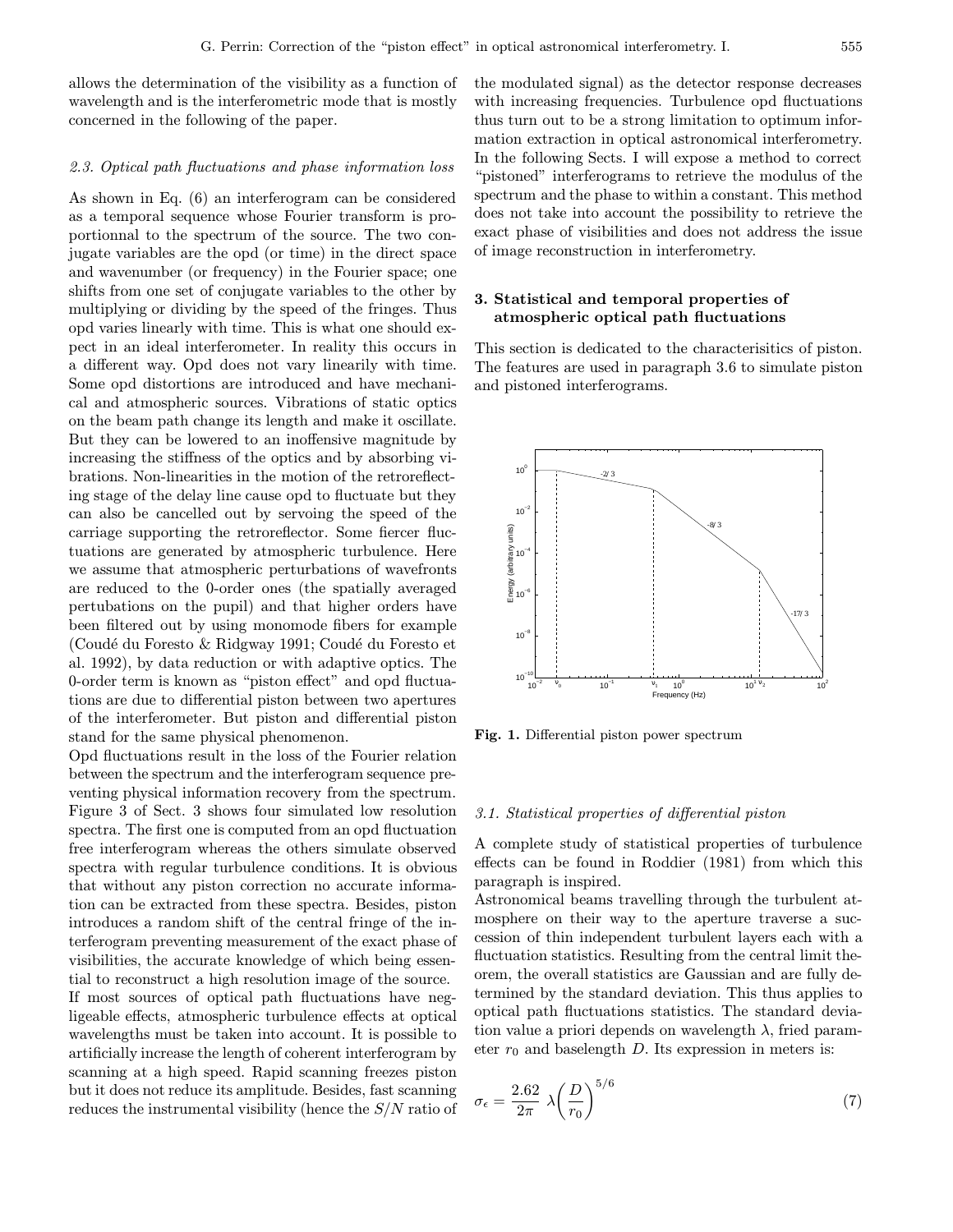

Fig. 2. Effective standard deviation of piston for temporal sequencies of finite length. The standard deviation is normalized to unity for a sequence of infinite duration. Curves are plotted for three different wind speeds:  $10 \text{ m s}^{-1}$  (full line),  $20 \text{ m s}^{-1}$ (dashed line) and  $30 \text{ m s}^{-1}$  (dashed and dotted line)

where the subscript  $\epsilon$  refers to the opd fluctuation standard deviation. It is interesting to realize the importance of this effect. Assuming correct seeing conditions for observing with  $r_0 = 60 \text{ cm}$  at  $2.2 \mu \text{m}$  and that the interferometer baseline is  $D = 21.2$  m, the standard deviation for opd fluctuations is  $18.5 \mu m$  that is about 9 fringes in the K photometric band (to be compared to the coherence length of 10 fringes) and an error of 56 radians on visibility phase measurements. Since  $r_0$  is proportionnal to  $\lambda^{6/5}$ ,  $\sigma_{\epsilon}$  does not depend on wavelength and piston is an achromatic effect. The reduction method proposed in this paper mainly relies on this critical property of atmospheric differential piston.

#### 3.2. Temporal properties of differential piston

Let us now focus on the evolution of differential piston with time. A theoretical average spectrum is given in Conan et al. (1992) for an infinite outer scale. It is a threeslope spectrum in Log-Log representation with cut-off frequencies depending on the average speed of turbulent layers  $v$  as defined in Roddier (1981), also depending on the baselength  $D$  and the diameter of the pupils  $d$ . These frequencies have the following expressions:

$$
\nu_1 = 0.5 \frac{v}{D}, \n\nu_2 = 0.3 \frac{v}{d},
$$
\n(8)

and the slopes are typical of a Kolmogorov turbulence:  $-2/3$ ,  $-8/3$  and  $-17/3$ . Considering parameters given in Colavita et al. (1987) for observations carried out at the Mark III interferometer with a  $12 \text{ m}$  baselength, a  $14 \text{ m s}^{-1}$ 

average wind speed and 2.5 cm apertures, cut-off frequencies are 0.6 and 168 Hz which is in good agreement with the piston power spectra published in this paper (the data are in the range 0.001−100 Hz and do not display the third slope feature).

#### 3.3. The outer scale of turbulence

The idealized temporal and statistical properties given before are correct to a certain extent. They require the outer scale of turbulence (scale at which turbulent energy is introduced in the atmosphere) to be infinite. The relation in Eq. (7) saturates for baselines larger than the outer scale and energy in the power spectrum saturates at low frequencies. Recent measurements of the outer scale at the SUSI interferometer site in Australia (Davis et al. 1995) for baselines ranging between 5 and 80 m state values of about a few meters. Piston measurements show that relation (7) departs from linearity in Log-Log coordinates (Fig. 3 of that paper) – for the  $20 \text{ m}$  baseline, the measured piston standard deviation is  $8.4 \mu m$  whereas the expected value is in the range  $16 - 30 \,\mu \text{m}$ , depending on seeing conditions – and power spectra level out for frequencies below  $\simeq 0.02$  Hz. Although there is a controversy about the outer scale (references can be found in Davis et al.) it turns out that a finite range is more likely than an infinite one and that methods based on predictions from the power spectrum at low frequency that found an infinite outer scale are not reliable because they are consistant with a wide range of results. Direct measurements with different baselines are definitely likely to be a good basis for a good understanding of the properties of piston. As a consequence, the power spectrum used in this paper, taking into account a finite outer scale, is a four slope spectrum in a Log-Log diagram with a low cut-off freqeuncy at 0.02 Hz and the two cut-off frequencies predicted by Conan et al. (1992). It is plotted in Fig. 1.

#### 3.4. Differential piston for finite length sequences

Prediction of piston standard deviation by Roddier (1981) applies to sequences of infinite duration. In real life, interferometric scans are finite in length and, since piston speed is not infinite, standard deviation on a finite length is necessarily lower than the prediction. For a sequence of duration T frequencies below  $\frac{1}{T}$  are attenuated thus decreasing standard deviation. In Appendix A the analytical expression of standard deviation is given as a function of scan duration. The result is plotted in Fig. 2 for observing parameters given in Table 1 for three wind speeds (10, 20 and  $30 \text{ m s}^{-1}$ ) spread across the range of observed speeds in good astronomical sites (E. Gendron, private communication). Standard deviation for infinite sequence lengths is normalized to unity. With  $v = 20 \,\mathrm{m s^{-1}}$  and for durations in the range  $0.1 - 1$  s standard deviation is proportionnal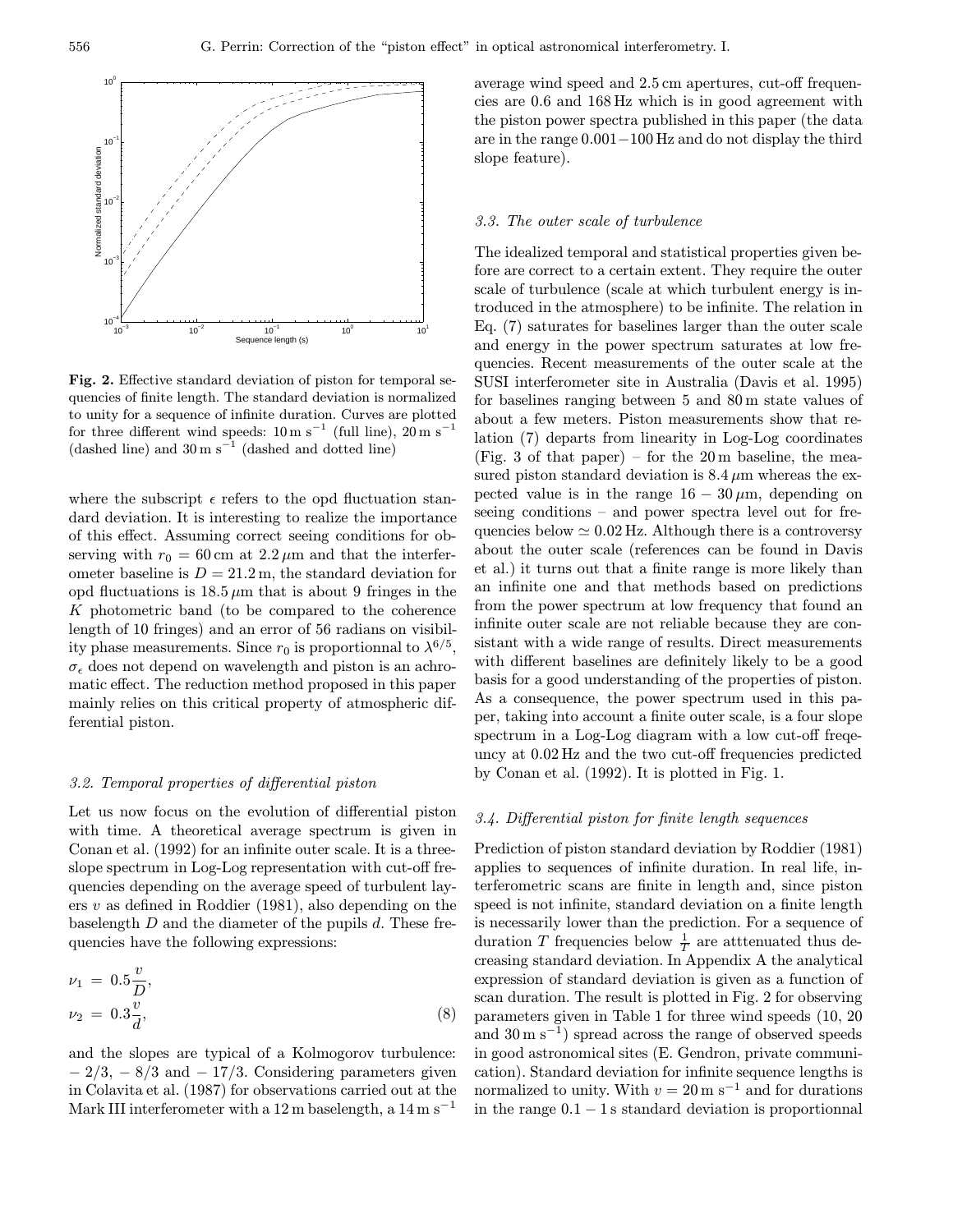to  $T^{\frac{1}{3}}$  whereas it is proportionnal to  $T^{\frac{5}{3}}$  for shorter durations. In short, attenuation of piston variations becomes important for sequences shorter than  $\frac{1}{\nu_2}$ . It is interesting to derive the coherence time of piston to get a rough estimate of the time scale necessary for a piston peak-to-peak variation. In the same conditions as those used above, the coherence time is found to be:

$$
\tau_{\epsilon} = 31.5 \,\text{ms},\tag{9}
$$

which means that piston varies slowly and that it has to be determined on long sequences to be averaged out.

#### 3.5. Discussion

Both piston amplitude and temporal behavior are well known thus allowing realistic simulations as will be shown in the next section. Interferometer sensitivity to piston is wavelength dependent. The shorter the wavelength, the higher the fringe frequency for a given fringe speed, hence the higher the effective piston coherence time. But, as far as piston amplitude is concerned, the shorter the wavelength the higher the relative amplitude of optical path fluctuations. It is of a great interest to know whether a numerical piston correction method is more efficient improving amplitude or time coherence. Let us consider sinusoidal optical path fluctuations as in Brault (1985) of frequency  $\omega$  and amplitude  $\delta$ . In the spectral domain, these fluctuations produce two symmetric replicas of the spectrum shifted by  $\omega$  and  $-\omega$  and of relative height  $\delta$ . This simple example shows that it is more profitable to reduce piston amplitude to achieve spectrum restoration as the noise introduced by piston is proportionnal to its amplitude. It also demonstrates that infrared wavelengths are more suitable for DFI than visible wavelengths.

## 3.6. Simulations of pistoned interferograms

The simulations presented in this paper are in the K photometric band centered at  $2.2 \mu m$ . The simulated interferometer is the fibered recombination unit FLUOR at the focus of the IOTA interferometer as explained in Perrin et al. (1995). The characteristics of the inteferometer are listed in Table 1. The source is supposed to be unresolved at any wavelength in the band yielding a constant visibility of 1. The spectrum is a spectrum of a blackbody at 3500 K seen through aK filter.

There are 1024 samples per sequence. Given the average wind speed v, the scanning frequency  $\nu_f$ , I first compute a Gaussian sequence of average 0 and of standard deviation 1. This sequence is filtered with the piston power spectrum given in Sect. 3.2 and is normalized to a standard deviation of  $\sigma_{\epsilon}$  attenuated by the factor given by curves in Fig. 3. The length of each sequence is  $400 \mu m$ corresponding to a scan duration of 160 ms and yielding an attenuation factor of 0.57 and a standard deviation of

Table 1. Simulation parameters

| FLUOR-IOTA hardware caracterisitics         |                            |  |  |  |
|---------------------------------------------|----------------------------|--|--|--|
| baselength $(D)$                            | 21.2 m                     |  |  |  |
| wavelength $(\lambda_0)$                    | $2.2 \,\mu m$              |  |  |  |
| apertures diameter $(d)$                    | $0.45\,\mathrm{m}$         |  |  |  |
| Nominal parameters                          |                            |  |  |  |
| Fried parameter $(r_0)$                     | 60 cm                      |  |  |  |
| wind speed $(v)$                            | $20 \,\mathrm{m \ s^{-1}}$ |  |  |  |
| fringe speed $(v_f)$                        | $5 \,\mathrm{mm\ s^{-1}}$  |  |  |  |
| fringe frequency $(\nu_f)$                  | 2274 Hz                    |  |  |  |
| saturation frequency $(\nu_0)$              | $0.02$ Hz                  |  |  |  |
| low cut-off Kolmogorov frequency $(\nu_1)$  | $0.45\,\mathrm{Hz}$        |  |  |  |
| high cut-off Kolmogorov frequency $(\nu_2)$ | 13.33 Hz                   |  |  |  |

 $10.5 \mu$ m. This final sequence is the opd fluctuation as a function of opd x:  $\epsilon(x)$ . I then compute the nominal interferogram  $I(x)$  given in Eq. (4) and normalized to an average of 1. Eventually, the pistoned interferogram is  $I_p(x) = I(x + \epsilon(x))$ . In interferometers, the zero opd is computed relative to the knowledge of the metrology of the system. It is known to within a constant which is the instrument opd. We assume in the following that the instrument opd is zero (we only consider the errors due to the atmosphere).

Figure 3 displays a set of four interferograms simulating an observation of a 3500 K blackbody spectrum star with a resolution of  $25 \text{ cm}^{-1}$ . On each line the first graph is the interferogram followed by the modulus of the spectrum, the phase of the spectrum and the piston sequence. The speed of the fringes is  $5 \text{ mm s}^{-1}$  yielding a fringe frequency of 2274 Hz. The wind speed is  $20 \text{ m s}^{-1}$ . The observing conditions are supposed to be quite good with  $r_0 = 60$  cm at  $2.2 \mu m$ , hence a seeing of 0.7 arcsec. These parameters are hereafter referred to as the nominal parameters and are listed in Table 1.

The first interferogram is not pistoned. When comparing the pistoned ones to this one it is obvious that the speed of the fringes is varying, some fringes being stretched while others are compressed (hence the analogy with the mechanics term "piston"), and that the whole interferogram is shifted with a random position offset. The shape of the modulus of the spectrum has changed. When piston is accelerating in the main lobe of the interferogram, fringes are compressed which increases their apparent frequency. The spectrum support is then shifted to higher frequencies and enlarged as the envelope of the fringes is tightened. This is what can be seen on the second sequence. The opposite behavior is seen on the third sequence where piston is decelerating. The first derivative of piston thus shifts the interferogram in the frequency domain. Higher orders even destroy low resolution information as shown by the simulations. In the fourth sequence, the main lobe of fringes is only slightly pistoned as it has been recorded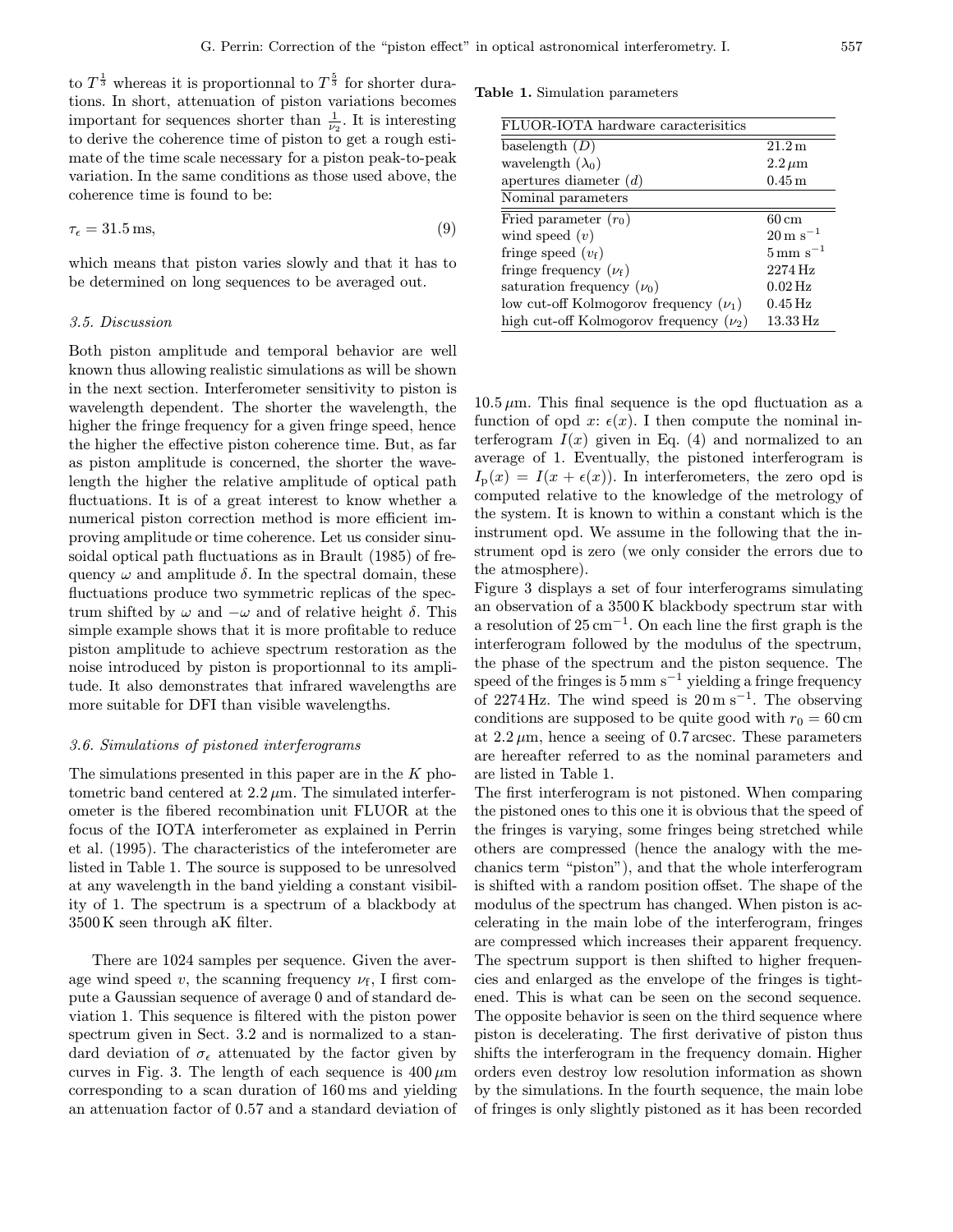

Fig. 3. Simulations of interferometric observations with atmospheric optical path fluctuations. Each line corresponds to a different piston sequence. For each sequence the interferogram, the modulus of the spectrum, the phase of the spectrum and the piston perturbation are plotted

during a phase when piston was flat. Its support is in the correct range but the spectral information is destroyed. Concerning phase, it is constant in the original interferogram whereas it is a function of wavelength in the pistoned ones. It is dominated by a linear component because of the position offset, but some higher order terms are introduced and are due to the asymmetry of the interferograms.

These simulations clearly show that there is a poor correlation between successive pistoned spectra and that spectral information such as line strength cannot be recovered in a direct manner. Let us now focus on a method to retrieve spectral information.

#### 4. Statistical reduction of differential piston

The reduction method which is developped in the following is based on an analytic expression of the fringe packet by means of a Fourier analysis. It does not rely on any model and is thus valid for any geometry of the source. The first part of this section is dedicated to the definition, the calculus and the computation of the phase function. In the second part the problem of reduction is addressed.

## 4.1. The phase function

## 4.1.1. Definition

The modulated part of the interferogram as defined by Eq. (6) can be written as the product of a slowly varying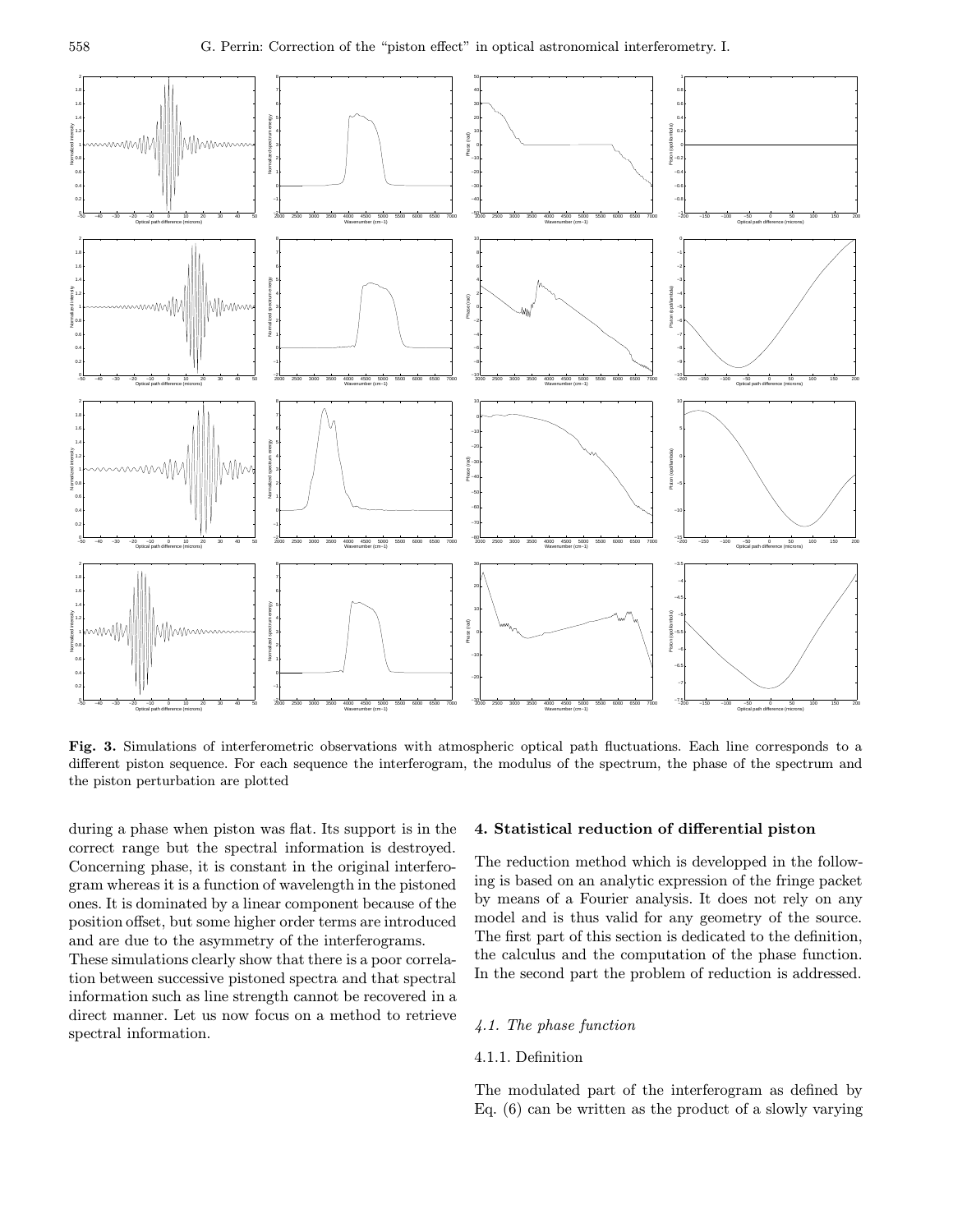−0.8 −0.6 −0.4 −0.2 0.2 0.4 0.6 0.8

Normalized intensity



Fig. 4. Algorithm for the correction of the piston effect

positive function, the envelope, by a rapidly oscillating function:

$$
\mathcal{I}(x) = \rho(x) \cos(\phi(x)),\tag{10}
$$

where  $\phi(x)$  is the phase function.  $\phi$  can be defined in different ways as it is the argument of a cosine function. For the purpose of the correction algorithm it will be a monotonic, strictly increasing function. It is not continuous and makes jumps of  $\pi$  when the envelope becomes zero and has no derivative.

## 4.1.2. Calculus

The interferogram of Sect. 2 was defined in wide band but is band limited as the light is filtered. For  $\sigma_0$ , a wavenumber within the support of the one-sided spectrum or the



Fig. 5. Sequence of functions computed to resample the interferograms with an opd corrected of the piston effect as defined by the algotihm of Fig. 4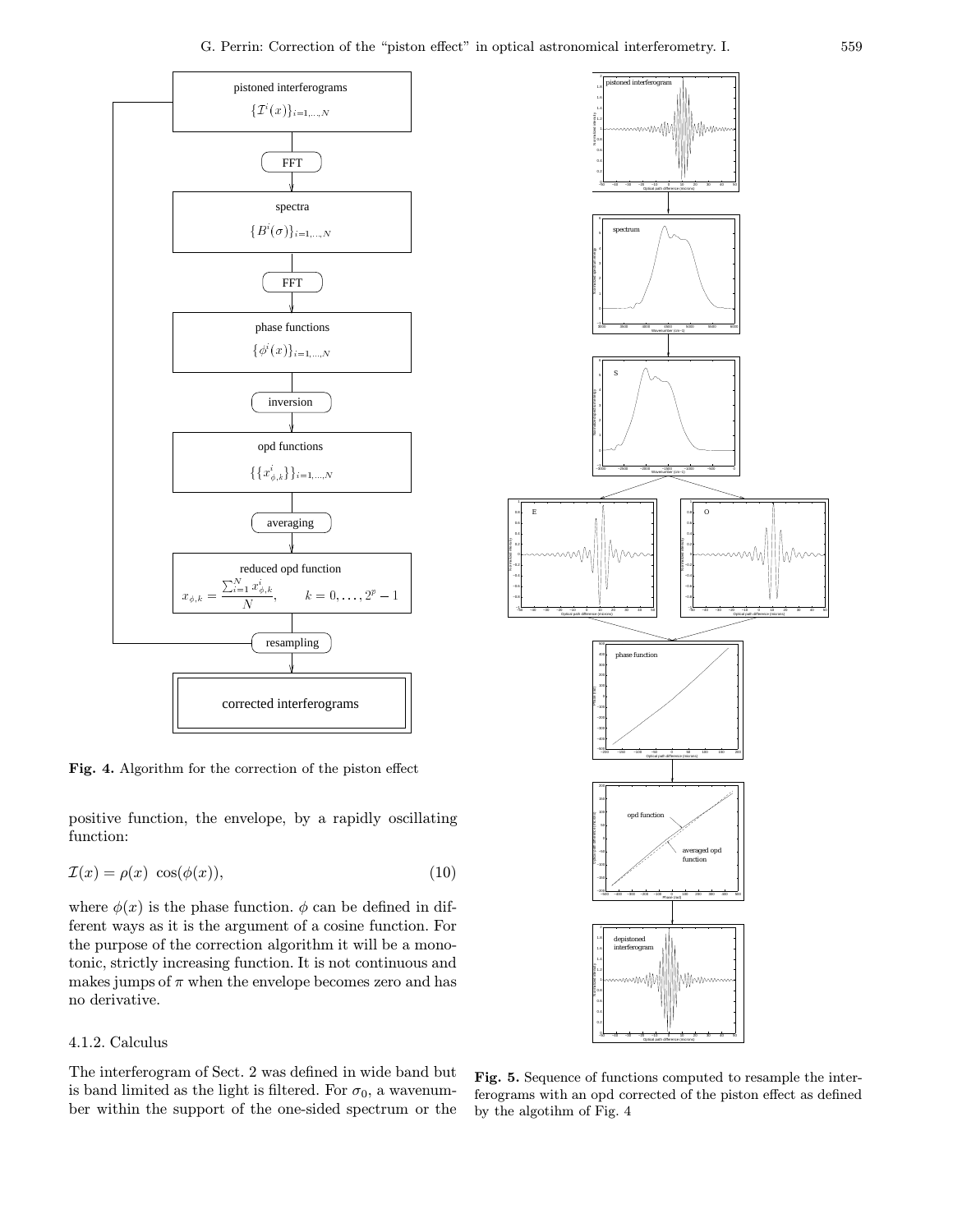spectrum defined for positive wavenumbers, I define the shifted spectrum  $S$  by:

$$
S(\sigma) = B(\sigma + \sigma_0) V_{12}^*(\sigma + \sigma_0).
$$
 (11)

The complex spectrum is now expressed with the shifted spectrum:

$$
B_{\rm c}(\sigma) = \frac{1}{2} \left( S(\sigma - \sigma_0) + S^*(-\sigma - \sigma_0) \right). \tag{12}
$$

This yields a new expression for Eq. (6):

$$
\mathcal{I}(x) = \frac{1}{2} \mathcal{F}^{-1} \left[ \mathcal{S}(\sigma) \right](x) e^{2i\pi\sigma_0 x} +
$$
  

$$
\frac{1}{2} \mathcal{F}^{-1} \left[ \mathcal{S}^*(-\sigma) \right](x) e^{-2i\pi\sigma_0 x},
$$
\n(13)

where  $\mathcal F$  is the Fourier transform operator. Let us now consider the inverse Fourier transforms of the hermitian and anti-hermitian parts of the shifted spectrum, noted respectively  $E$  and  $O$ , and defined as:

$$
E(x) = \frac{1}{2} \mathcal{F}^{-1} \left[ \mathcal{S}(\sigma) + \mathcal{S}^*(-\sigma) \right](x),
$$
  
\n
$$
O(x) = \frac{-i}{2} \mathcal{F}^{-1} \left[ \mathcal{S}(\sigma) - \mathcal{S}^*(-\sigma) \right](x),
$$
\n(14)

leading to a new expression for the interferogram:

$$
\mathcal{I}(x) = E(x)\cos(2\pi\sigma_0 x) - O(x)\sin(2\pi\sigma_0 x). \tag{15}
$$

 $O(x)$  and  $E(x)$  are both functions with real values and are odd and even respectively when the shifted spectrum is real. The expressions of the envelope and the phase function are straightforward:

$$
\rho(x) = \sqrt{E^2(x) + O^2(x)},
$$
  
\n
$$
\phi(x) = 2\pi\sigma_0 x + \arctan\left(\frac{O(x)}{E(x)}\right).
$$
\n(16)

The phase function can be mathematically defined as long as the envelope does not become zero. The problem of properly unwrapping this function will be adressed in the next section. An interesting property can be derived from Eq. (16): the interfringe is constant in the interferogram as long as the O function is a constant and is 0, which is equivalent to saying that the shifted spectrum is an even function. The expression of the phase function does not depend on the choice of the wavenumber  $\sigma_0$ . This property will be used in Sect. 4.2 and is demonstrated in the appendix at the end of the paper.

#### 4.1.3. Computation

As defined by Eq. (16), the phase function is not continous as the arctan function is not continuous and returns values in the interval  $]-\frac{\pi}{2},\frac{\pi}{2}[$ . The phase is first unwrapped to eliminate discontinuities larger than  $\pi$ . The function

that is obtained is globally strictly increasing. Some discontinuities still remain that are not due to the arctan function. They occur at each zero of the envelope when its first dervative is not defined. The mathematical function then makes jumps of  $-\pi$  or  $+\pi$ . In reality these jumps are not resolved when working with finitely sampled interferograms. It is not possible to eliminate them: a pistoned phase function can reproduce a positive unresolved leap. But a negative unresolved leap-like variation cannot be due to piston as variations induced by piston are supposed to be smaller than variations of the nominal opd. To insure the final phase function to be monotonic, the negative leaps are rectified. Numerically, when the negative leap has been detected,  $2\pi$  is added to the phase function after the leap, the leap itself is transformed into a positive leap by a symmetry with respect to the tangent before the leap. The error made on the phase function after the symmetry is negligeable because the phase function is very close to a straight line when it is continuous (the interfringe is almost constant). After these transformations, the computed phase function is monotonic but is defined with a random additive constant proportional to  $\pi$ . The value of this constant is fixed this way: the value of the phase function must be in  $[-\pi, +\pi]$  around the white light fringe.

#### 4.2. Correction algorithm

#### 4.2.1. Philosophy

The piston signal  $\epsilon(x)$  is a noise on the variable x, the opd. The idea to correct pistoned inteferograms is to reduce noise on the opd as statistical data reductions are usually processed. The main difficulty is to express the opd as a function of something, that is to say to invert Eq. (16) or part of this equation. To do this it is necessary to find a one-to-one function of opd. This function is the computed phase function which will be thereafter mixed up with the mathematical one, although they are quite different as explained in Sect. 4.1.3. Let us note  $\epsilon_p(x)$  the p realization of a piston sequence. The corresponding interferogram, envelope and phase function are indexed with p. From the unicity property of the phase function and the envelope, the expression of the pistoned interferogram is:

$$
\mathcal{I}_p(x) = \rho_p(x) \cos(\phi_p(x)),\tag{17}
$$

with:

$$
\rho_p(x) = \rho(x + \epsilon_p(x)),
$$
  
\n
$$
\phi_p(x) = \phi(x + \epsilon_p(x)).
$$
\n(18)

 $\phi = \phi_p(x)$  is invertible as  $\phi_p$  is strictly increasing and so is a one-to-one function. The opd as a function of the phase function can be defined and is noted  $x_p(\phi)$ . The reduced opd function  $\bar{x}(\phi)$  is the average of the realizations of the pistoned opd functions. For an infinite number of realizations the reduced opd function converges to the nominal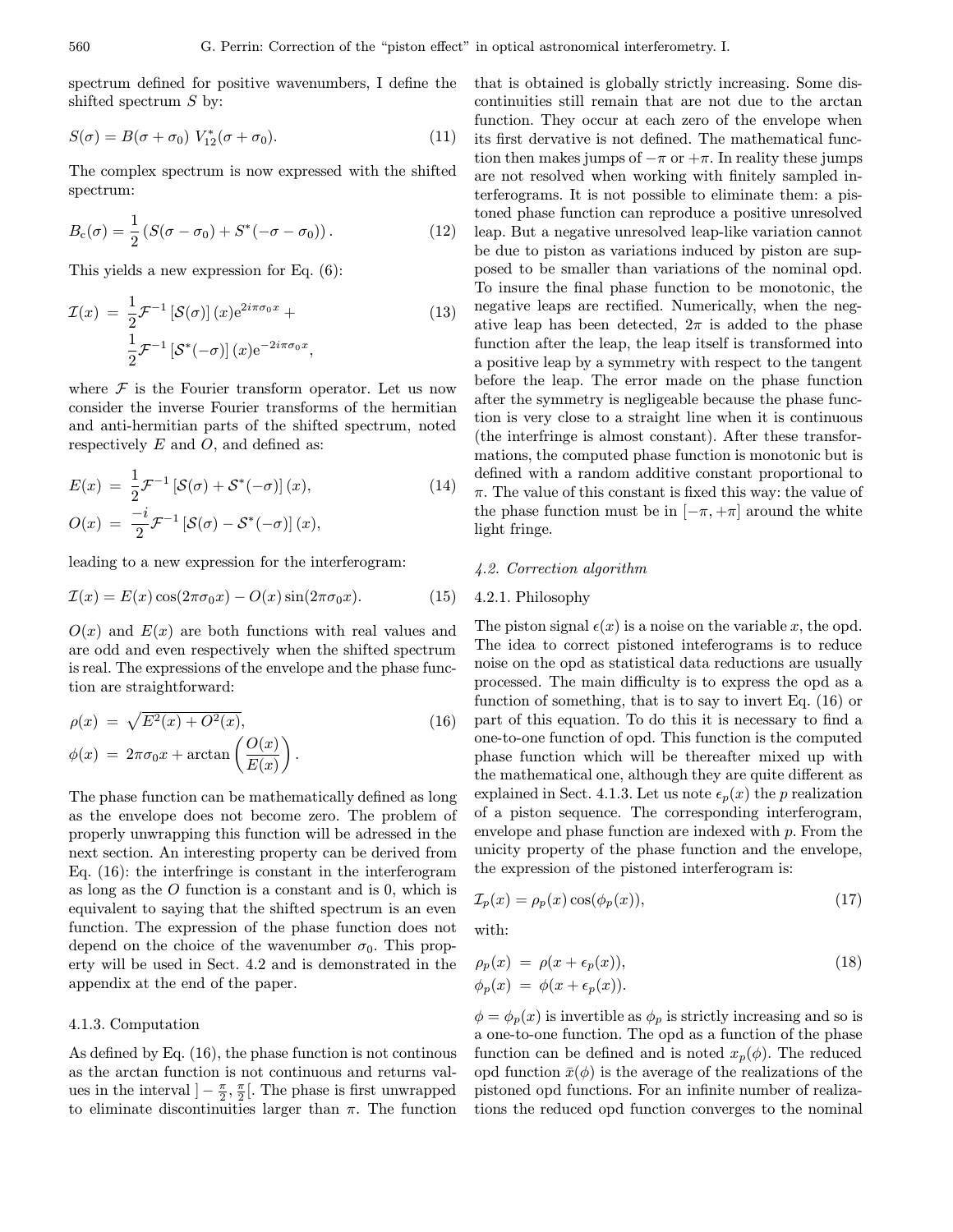opd function. For N realizations of the piston the residual piston in the reduced interferogram is thus reduced by a piston in the reduced interferogram is thus reduced by factor  $\sqrt{N}$ , the reduced inteferogram being eventually:

$$
\mathcal{I}_r(\bar{x}) = \rho(\bar{x}) \cos(\phi(\bar{x})). \tag{19}
$$

#### 4.2.2. Algorithm

For sake of clarity the correction algorithm is summarized in Fig. 4 and the functions used in the reduction process are plotted in Fig.  $5$ . Let us assume that N interferograms have been recorded:  $\{\mathcal{I}^i\}_{i=1,\dots,N}$ , each of length  $2^p$  corresponding to a fixed nominal opd window width  $\Delta x$  or spectral resolution  $\delta \sigma$  with  $\Delta x$ .  $\delta \sigma = 1$ . The sampling frequency is at least twice the higher spectral frequency to obey the sampling theorem.

Computation of the phase functions Let us consider the two-sided spectrum obtained by discrete Fourier transforming the interferogram. The frequency samples are  $(-2^{p-1}+1)\delta\sigma,\ldots,0,\ldots,(2^{p-1})\delta\sigma$  where  $2^{p-1}\delta\sigma$  is the Nyquist frequency.  $B(\sigma)$   $V_{12}^*(\sigma)$  is extracted from positive frequencies,  $B(-\sigma)$   $V_{12}(-\sigma)$  from negative frequencies and conjugated. The sum and the difference of the two are computed.  $2^{p-2} - 1$  and  $2^{p-2}$  long zero sequences are added before and after the two lists to produce the  $S(\sigma)+S^*(-\sigma)$  and  $S(\sigma)-S^*(-\sigma)$  functions of Sect. 4.1.2 with  $\sigma_0 = 2^{p-2}\delta\sigma$  (half the Nyquist frequency). After inverse Fourier transform of these two, the phase function is computed as explained in Sect. 4.1.3.

Inversion of the phase functions The previous step yields N pistoned phase functions. They are all defined in the same temporal window (corresponding to an opd window width  $\Delta x$ ) but they do not vary in the same range as the piston randomly shifts the interferograms position in the window. For each realization  $i$  of the phase function, the maximum  $\phi_{\text{max}}^i$  and minimum  $\phi_{\text{min}}^i$ of the function are computed. The common range of variation of all the phase functions is determined to be:  $[\phi_{\min}, \phi_{\max}]$ , where  $\phi_{\min} = \max_{i=1, ..., N} \phi_{\min}^i$  and  $\phi_{\text{max}} = \min_{i=1, ..., N} \phi_{\text{max}}^i$ . This is the maximum common range on which opd functions  $x^{i}(\phi)$  can be defined. The phase functions are linearly interpolated on  $\{\phi_k = \phi_{\min} + \left(\frac{\phi_{\max} - \phi_{\min}}{2^p - 1}\right)k\}_{k=0, ..., 2^p-1}$  producing a sampled opd function  ${x_{\phi,k}^i = x^i(\phi_k)}_{k=0, \dots, 2^{p-1}}$ for each interferogram i (the index  $\phi$  means that the opd function definition is relative to the phase function whereas the sampled inteferograms  $\{\mathcal{I}_k^i\}_{k=0,\dots, 2^{p}-1}$  are defined for the set of nominal opds  $\{x_k = \frac{\Delta x}{2^p} (k - 2^{p-1} + \dots) \}$  $1)$ <sub>k = 0, ..., 2p−1</sub>). The error introduced by the linear interpolation process is very negligeable because the pistoned phase functions have variations between two sampling opds that are linear with a very good approximation as long as the sampling frequency is chosen far greater than the first cut-off frequency of piston.

Computation of the reduced opd function The opd functions are then reduced by processing:

$$
x_{\phi,k}^{-} = \frac{\sum_{i=1}^{N} x_{\phi,k}^{i}}{N}, \qquad k = 0, \ldots, 2^{p} - 1,
$$
 (20)

yielding an estimation of the opd fluctuations for each interferogram:

$$
\bar{\delta_k^i} = x_{\phi,k} - x_{\phi,k}^i, \qquad k = 0, \ \dots, \ 2^p - 1. \tag{21}
$$

The reduced set of opds width  $\overline{\Delta x} = x_{\phi,2p-1} - x_{\phi,0}$  is smaller than the nominal width  $\Delta x$  which means the spectral resolution has been decreased by the reduction process.

Computation of the "unpistoned" interferograms The result of the three previous steps is the estimation of the opd as a function of the nominal opd:  $\bar{x}_{\phi} = \bar{x}_{\phi}(x)$ . The reduced interferograms or unpistoned interferograms are the following sets of samples:

$$
\{(\bar{x}_{\phi}(x_k), \bar{\mathcal{I}}_k^i)\}_k = 0, \dots, 2^{p-1}, \tag{22}
$$

where the  $\bar{x}_{\phi}(x_k)$  are interpolated from the samples  $\bar{x}_{\phi,k}$ . These sequences are then interpolated to yield regularly sampled interferograms.

## 4.3. An example of correction

The correction algorithm that has just been presented is used to reduce simulated pistoned interferograms. The source has a 3500 K blackbody spectrum and it is seen through a  $K$  filter. It is unresolved with a constant visibility modulus of one and with a constant visibility equal to zero. Most of the energy is in the range  $\sigma = 4000$ to 5000 cm<sup>−</sup><sup>1</sup>. The number of samples is 1024 and the parameters are those listed in Table 1. The length of the sequences and the spectral resolution are the same as in Sect. 3.6. 100 interferograms have been simulated. Figure 6 shows the result of the reduction. The left view of Fig. 6 is the corrected interferogram. The spectrum of the corrected interferogram (full line), the original spectrum (square dots), and the spectrum of the pistoned interferogram (dashed line) are on the right view. In Fig. 7 are plotted one of the simulated piston sequences (dashed line) and the approximation of the error signal (full line) as a result of the reduction process. See Sect. 5 for comments.

## 4.4. Influence of noises on the correction of the interferorams

#### 4.4.1. Multiplicative noise

The expression of the interferogram given in Eq. (2) requires to assume that the intensity in the two arms does not fluctuate. This situation prevails when using single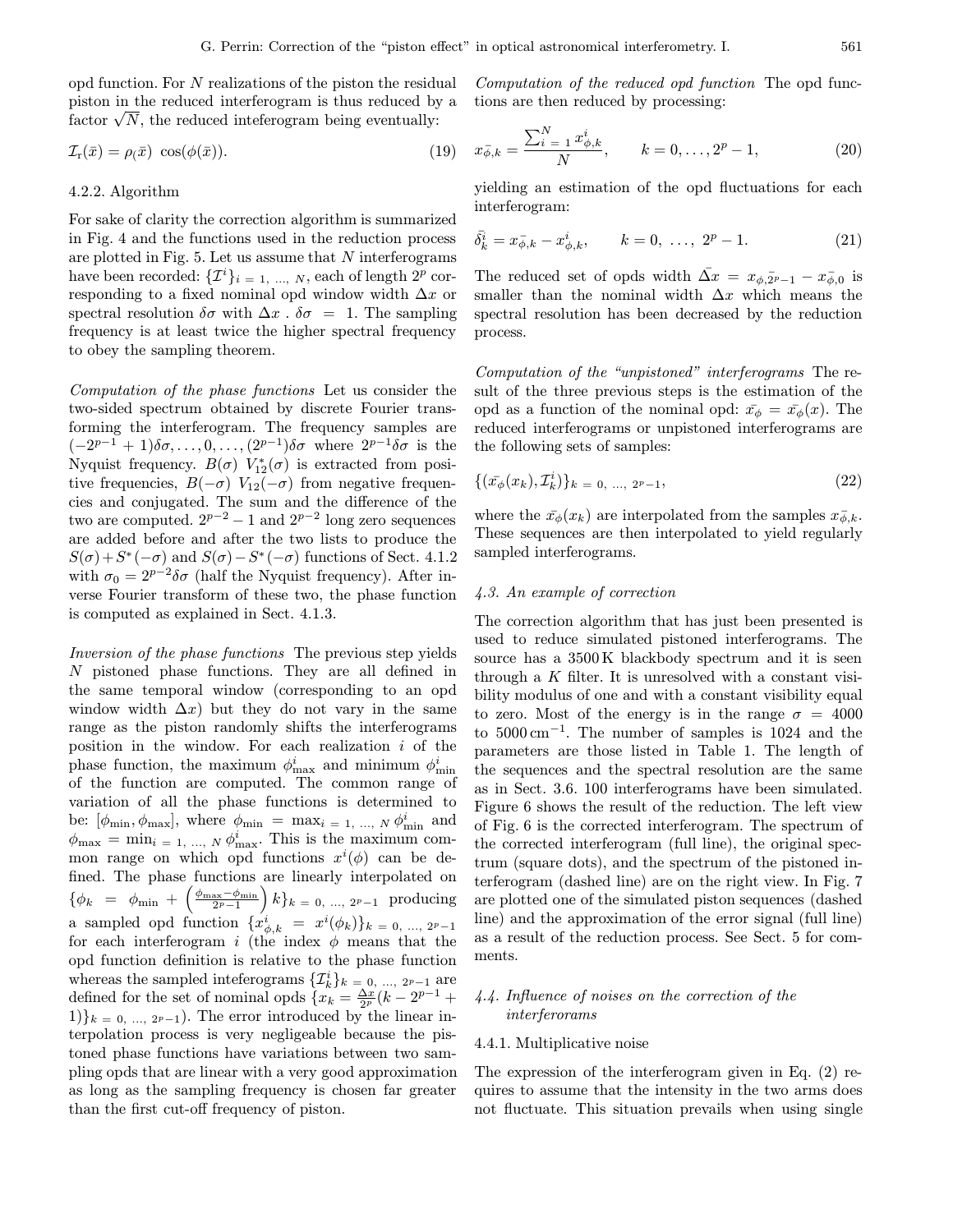

Fig. 6. Corrected interferogram and spectrum for an infinite  $S/N$ . Top view: corrected interferogram. Bottom view: spectrum of the corrected interferogram (full line), original spectrum (open circles)



Fig. 7. A simulated piston sequence (dashed line) and the error signal output by the reduction program (full line)



Fig. 8. Spectrum after reduction and summation of 100 interferograms with  $S/N = 100$  (the dashed curve is the original spectrum)



Fig. 9. Simulated interferogram in a narrow K band and spectrum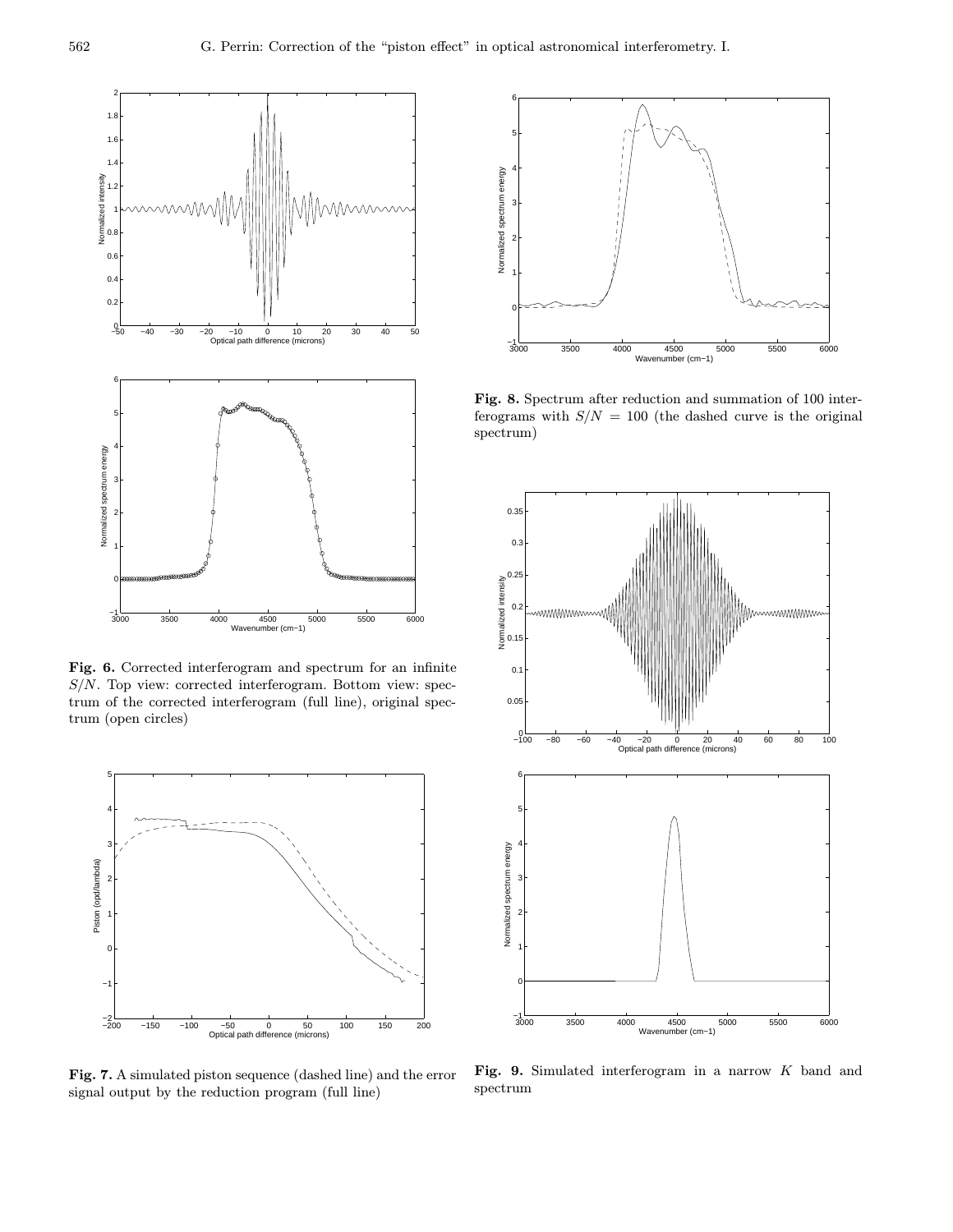

Fig. 10. Spectra of interferograms reduced with the narrow band method for three different S/N ratios. Top view:  $S/N = 100$ . Middle view:  $S/N = 50$ . Bottom view:  $S/N = 20$ . (The dashed curve is the original spectrum)

mode fibers (Coudé du Foresto & Ridgway 1991; Coudé du Foresto et al. 1992) because all coherent photons injected in fibers do interfer and because fibers allow to momitor the fluctuations of photometry in the two arms. The photometric fluctuations are corrected during data reduction and interferograms are renormalized. These variations are low frequency variations (usually of the order of 100 Hz) and the interferograms can be scanned at higher frequencies allowing for a correct filtering to remove these variations if fiber optics are not used. Yet, the visivility transfer function is allowed to vary with time as long as the variations are achromatic. This then only changes the amount of modulated energy but it does not change the phase function. In other words, Eq. (2) can be supposed reliable for the correction algorithm.

#### 4.4.2. Additive noise

The correction simulation of the previous section was carried out assuming an infinite signal-to-noise ratio. The  $S/N$  ratio is defined as in Brault (1985): assuming a white noise with rms fluctuations  $\epsilon_x$  in the temporal domain, the  $S/N$  ratio is the ratio of the white fringe amplitude and  $\epsilon_x$ :  $S/N = \frac{\mathcal{I}(0)}{\epsilon_x}$ . The local  $S/N$  ratio is thus rapidly decreasing in the interferogram with distance to the white light fringe. For the spectrum simulated in this paper, the  $S/N$ ratio at the top of the first side lobes is only 15% of the Brault signal-to-noise ratio. Figure 8 shows the modulus of the spectrum after correction of 100 interferograms with  $S/N = 100$ . After correction of piston, spectra have been averaged to reduce the additive noise. The spectrum correction quality is very degraded because the phase function computed for a local  $S/N$  ratio less than 1 is not reliable. Besides, the phase function is very sensitive in the zones where the envelope of the interferogram is zero. As a matter of fact the sign of the interferogram can randomly change there producing random  $\pi$  phase shifts. The more random phase shifts the more different phase functions from one interferogram to the other. Although the main lobe is corrected with a good quality, additive noise is a disaster to correct other lobes when the  $S/N$  ratio is not very high, hence the great difference between the corrected spectrum and the original brightness density. Nevertheless, the correction can be improved. The interferometer has two outputs which are theoretically complementary because the input energy is conserved. The detection of the complementary interferogram can be done differently to use it as a correction interferogram. The use of a narrower  $K$  filter for the second output will increase the coherence length of the beams, thus widening the envelope of the second interferogram, and will take the first side lobes away, the first lobe width being proportionnal to the inverse of the spectrum width. Assuming the amount of noise is the same in the two arms of the interferometer, the  $S/N$  ratio for the narrow filter interferogram is the  $S/N$  ratio times the ratio of collected energy through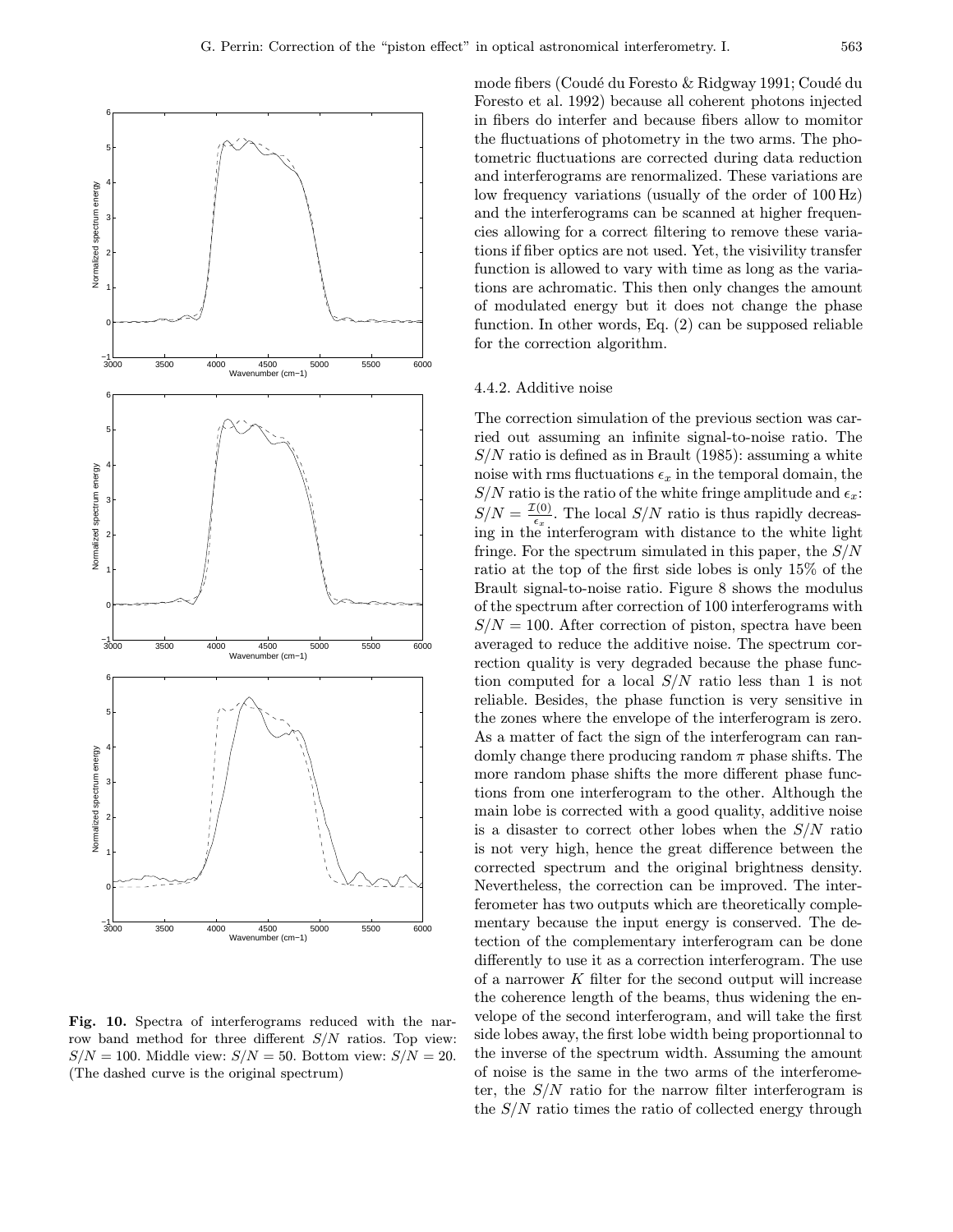the  $K$  and narrow  $K$  filters. The spectrum seen through the narrow K filter with a  $25 \text{ cm}^{-1}$  spectral resolution is shown in Fig. 9. The  $S/N$  ratio for the narrow band interferogram is approximately degraded by a factor of 5 with respect to the  $S/N$  ratio for the regular K filter interferogram. Series of 100 simulated pistoned interferograms have been corrected and averaged for  $S/N$  ratios of 100, 50 and 20. The resulting spectra are presented in Fig. 10. It is to be noticed that if filters of adjustable width are available then it is possible to adapt the width of the narrow filter to optimize the final spectral resolution. As a matter of fact, for large  $S/N$  ratios in wide band the width of the narrow band can be chosen so that the  $S/N$  ratio of the narrow band signal is for example 20 (or larger). The width of the narrow filter is then  $\frac{S/N}{20}$  times smaller than that of the wide filter and the resolution of the wide band spectrum is increased by the same factor. If the method is systematically applied then the final resolution is inversely proportional to the S/N ratio of the wide band signal.

#### 4.4.3. Unknown absolute optical path difference

The reduction algorithm has to be adapted when a common origin independent of the interferograms is not known with a precision better than one tenth of a wavelength. A common origin is required for all interferograms to define the position functions. It is very convenient to set the position where the phase function is zero as the origin because it can be very accurately determined. The same algorithm can then be applied, the only difference being that the visibility phase is determined to within a constant and does not allow image reconstruction. Accurate phase recovery will be adressed in another paper.

#### 4.5. Irregularly sampled corrected spectra computation

The correction algorithm of Sect. 4.2.2 has led to the irregularly sampled interferograms of Formula (22). The derivation of spectral information from these sequences is not straightforward. The usual way is to interpolate the irregularly sampled sequences at regularly spaced opds to get regular samples and compute their discrete Fourier transform. The interpolating process introduces an extra noise all the more important as the sampling frequency is lower. This numerical noise can be reduced by oversampling the original sequences to get better estimates when interpolating. The corrected low resolution spectra presented in this paper were obtained using this method. The method fails when high resolution information is mandatory. Oversampling would increase the number of samples without increasing resolution, and very long sequences cannot be oversampled indefinitely. Besides, the residual noise would destroy part of the high resolution information. A method overcoming interpolation drawbacks is necessary. An algorithm has been developped by Feichtinger et al. (1994) to compute spectra from non-uniform samples. The algorithm is iterative and thus slower than the Fast Fourier Transform algorithm. 25 iterations, which is roughly  $10^7$  floating point operations, are needed to reconstruct the spectrum from 2300 samples with a high accuracy (the normalized error is less than  $10^{-13}$ ). The time required by the restoration algorithm increases with the size of the gaps in the samples. The number of iterations would thus increase with the strength of piston.

## 5. Results

## 5.1. Reduction of interferograms with an infinite S/N ratio

From the corrected spectrum and interferogram calculated in Sect. 4.3 and presented in Fig. 6, the modulus and the phase of the complex visibility are computed in the range  $4000-5000 \text{ cm}^{-1}$  (Fig. 11). The average measured visibility is 1.006 with a standard deviation of 1.3% (Table 2). The phase is almost perfectly zero, the error being less than 0.01 rad. The oscillations in the visibility modulus account for most of the noise. The closer the edges of the spectrum, the bigger the oscillations. The phase is left unaffected by these oscillations. This is the Gibbs phenomenon (Bracewell 1986). As shown in Fig. 7 the injected error signal is well reconstructed by the reduction process on more than  $100 \mu m$  on each side around the zero opd position. The difference between the injected error signal and the correction process output error signal is, as expected, of the order of  $\frac{\lambda}{2}$  rms. It is a smooth and coherent noise which explains the good reconstruction of the spectrum. A fast varying noise with the same rms fluctuations would produce a spectrum with few similarities with the original one. Before  $-108 \mu m$  and after  $107 \mu m$  the reconstructed piston signal is shifted by 1  $\lambda$  (or the phase function is shifted by  $\pi$ ) with respect to the signal reconstructed in the interval  $[-100, +100]$ . The interpolations necessary to compute the interferograms with fluctuating opds generate errors in the interferograms that are similar to a noise. The  $\pi$ -leap in the output piston is due to this noise. As a consequence, although the reduced interferogram is defined on a width  $\Delta x \simeq 360 \,\mu \text{m}$ , the actual spectral resolution is determined by a width  $\Delta x \simeq 200 \,\mu \mathrm{m}$ and is  $\delta \sigma \simeq 50 \text{ cm}^{-1}$ . It is possible to increase spectral resolution with an infinite  $S/N$  ratio if the method explained at the end of Sect. 4.4.2 is extrapolated. The width of the narrow band interferogram is the reverse of the bandwidth and the resolution of the reconstructed wide band spectrum is then of the order of the bandwidth of the narrow band spectrum.

#### 5.2. Reduction of interferograms with finite S/N ratios

More realistic simulations are necessary to determine how good the correction can be when data are noisy and what should be expected with this method. Three  $S/N$  ratios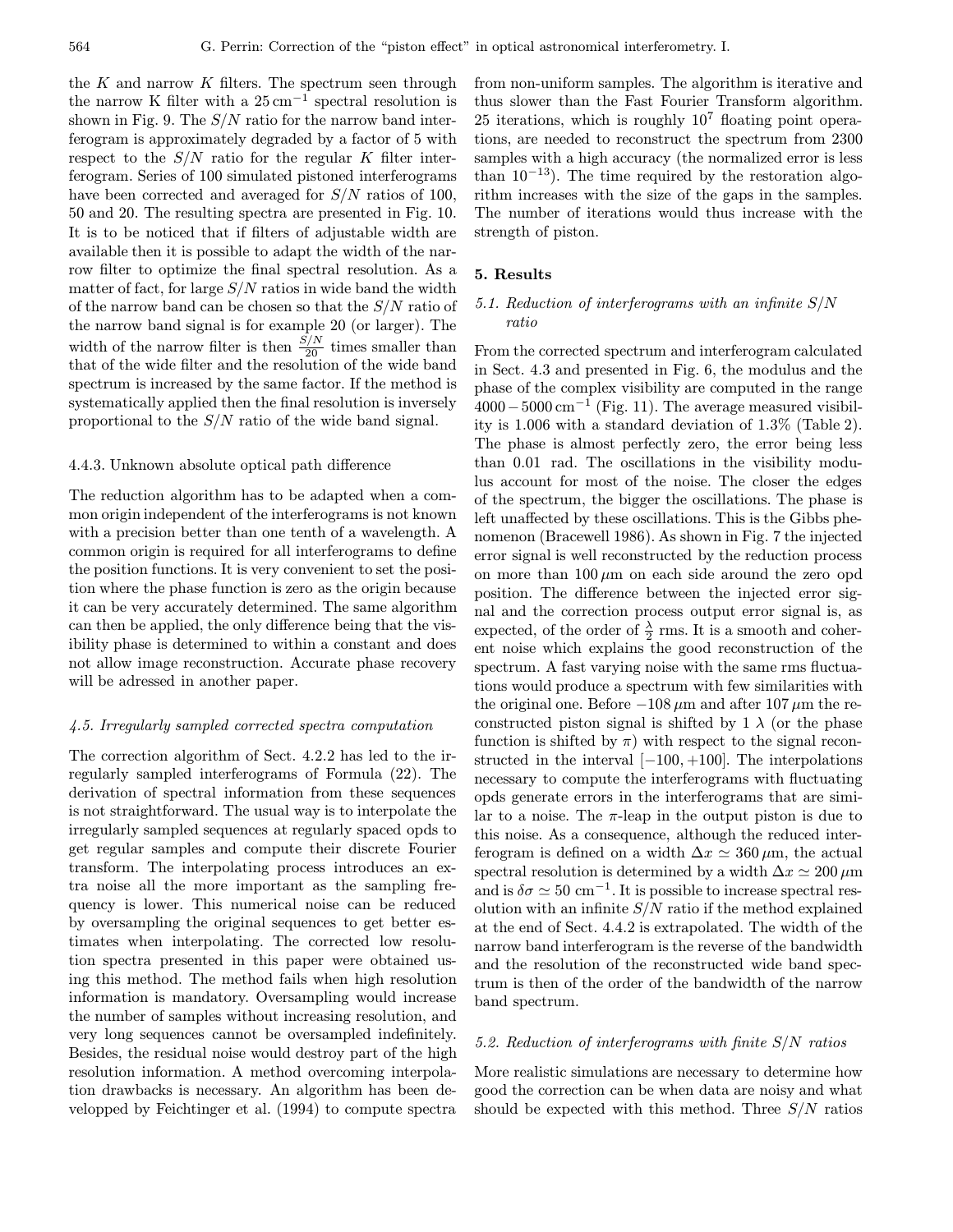

Fig. 11. Visibility modulus (left view) and visibility phase (right view) for an infinite S/N ratio

Table 2. Reduction results

| S/N        | $+\infty$ | 100   | 50    | 20    |
|------------|-----------|-------|-------|-------|
| V          | 1.006     | 1.021 | 1.044 | 1.153 |
| $\sigma_V$ | 0.013     | 0.045 | 0.047 | 0.424 |

have been simulated: 100, 50, 20. The spectrum displayed in Fig. 8, which is the result of the reduction and summation of 100 interferograms with  $S/N = 100$ , shows the limits of the method in its basic use. For such a  $S/N$  ratio the spectrum reconstruction starts to be of poor quality and the inferred visibility function gets less and less reliable. Spectra obtained with the narrower filter method of Sect. 4.4.2 and displayed in Fig. 10 lead to the visibility functions moduli and phases of Fig. 12. As for the case of the infinite  $S/N$  ratio, the Gibbs phenomenon is visible. Spectral fluctuations frequencies decrease with decreasing  $S/N$  ratios indicating that spectral resolution is also decreasing, and fluctuations amplitudes increase with noise. The statistics of the moduli of the measured visibility functions are presented in Table 2. Visibility functions are measured with a quite good accuracy for  $S/N$  ratios of 100 and 50 with average precisions of 2.1% and 4.4% respectively. Because of the Gibbs phenomenon, local errors can be larger than 10% on the edge of the spectrum. For  $S/N = 20$  the correction algorithm fails to reconstruct workable visibility moduli. As far as phases are concerned, the reconstruction is easier. The maximum error is 0.01 rad for  $S/N = 100$  and 50 and it reaches 0.02 rad for  $S/N = 20$ .

#### 5.3. Concluding remarks

From these results a few conclusions can be drawn on what can be expected from the piston reduction process. First,

in the simulations the fringes were scanned at  $5 \text{ mm s}^{-1}$ corresponding to a fringe frequency of  $2274 \text{ Hz}$  at  $2.2 \mu \text{m}$ . For a scan length of  $400 \mu m$  it has been shown that the standard deviation of piston is  $10.5 \mu m$  for average atmospherical conditions on the IOTA interferometer and for this fringe speed. Each set of simulated data is a record of 100 interferograms. After reduction the strength of piston is thus attenuated by a factor of 10 and the standard deviation of optical path fluctuations is  $\frac{\lambda}{2}$  at 2.2  $\mu$ m. The good quality of the correction obtained with the proposed algorithm in realistic conditions of observation shows that it is workable for real observations. Second, very good  $S/N$ ratios are necessary if visibility measurements with precisions better than 5% are required. It turns out that the maximum level of noise that makes this goal achievable corresponds to a  $S/N$  ratio close to 50. Third, this method necessarily degrades the initial spectral resolution. After correction, the estimated resolution for an infinite  $S/N$ ratio is about  $50 \text{ cm}^{-1}$  and is of the order of  $100 \text{ cm}^{-1}$  or more for  $S/N$  ratios of 100 and 50. These resolutions are poor relative to the resolutions needed for a fruitful analysis of CO lines in the  $K$  band for example. Nevertheless, although it is theoretically possible to indefinitely increase spectral resolution in the case of an infinite  $S/N$  ratio as explained in Sect. 5.1, with these resolutions it is possible to derive gradients and higher order terms from the computed visibilities that should contain interesting informations.

#### 6. Conclusion

Interferometric measurements of fundamental parameters of stars are common applications of astronomical interferometers in the optical range. What is measured is the average value of parameters across a spectral band. Knowledge of the dependence of these parameters with wavelength would be precious and would bring rich informations on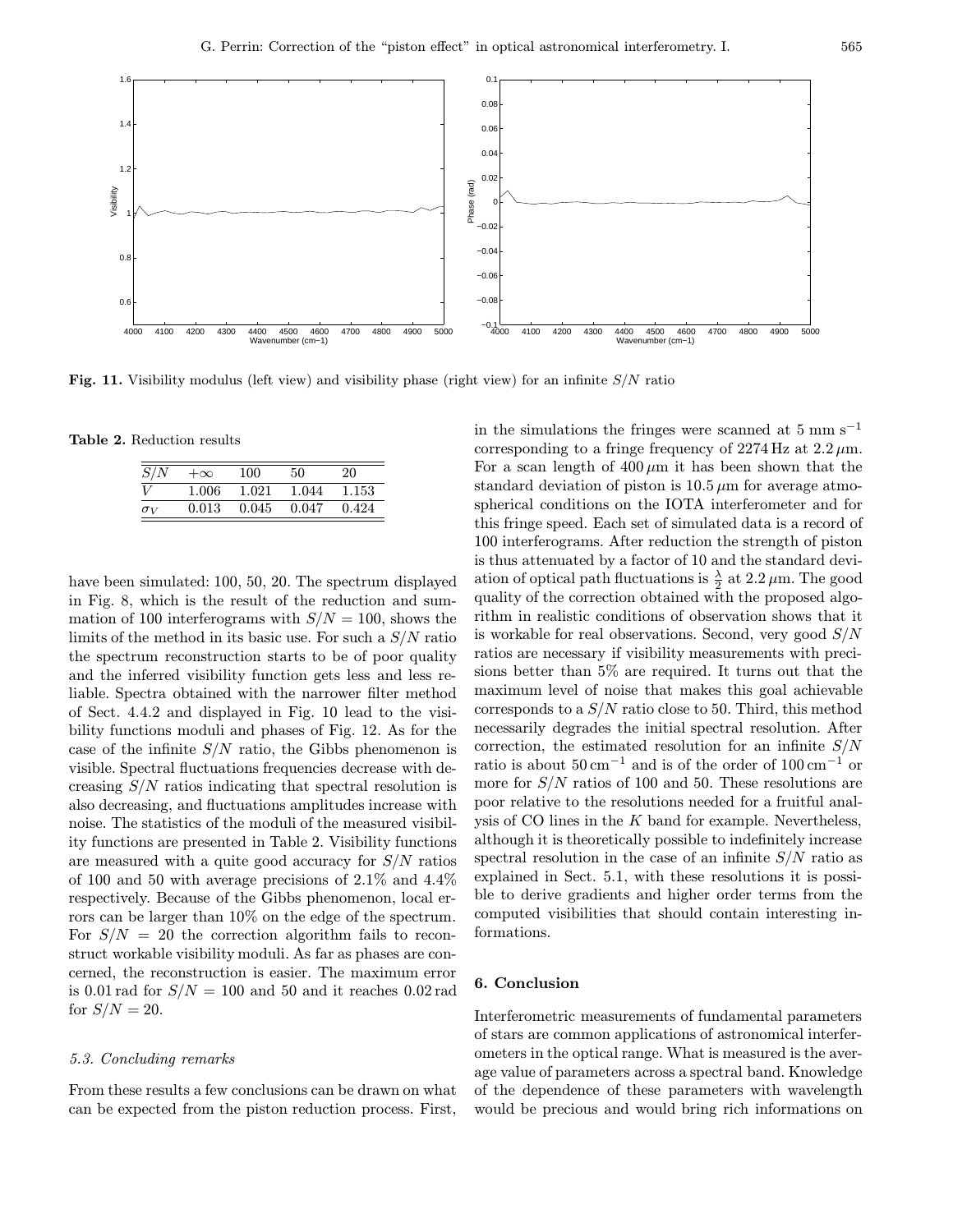

Fig. 12. Visibility moduli (left views) and phases (right views) for  $S/N$  of: 100 (top views), 50 (middle views) and 20 (bottom views)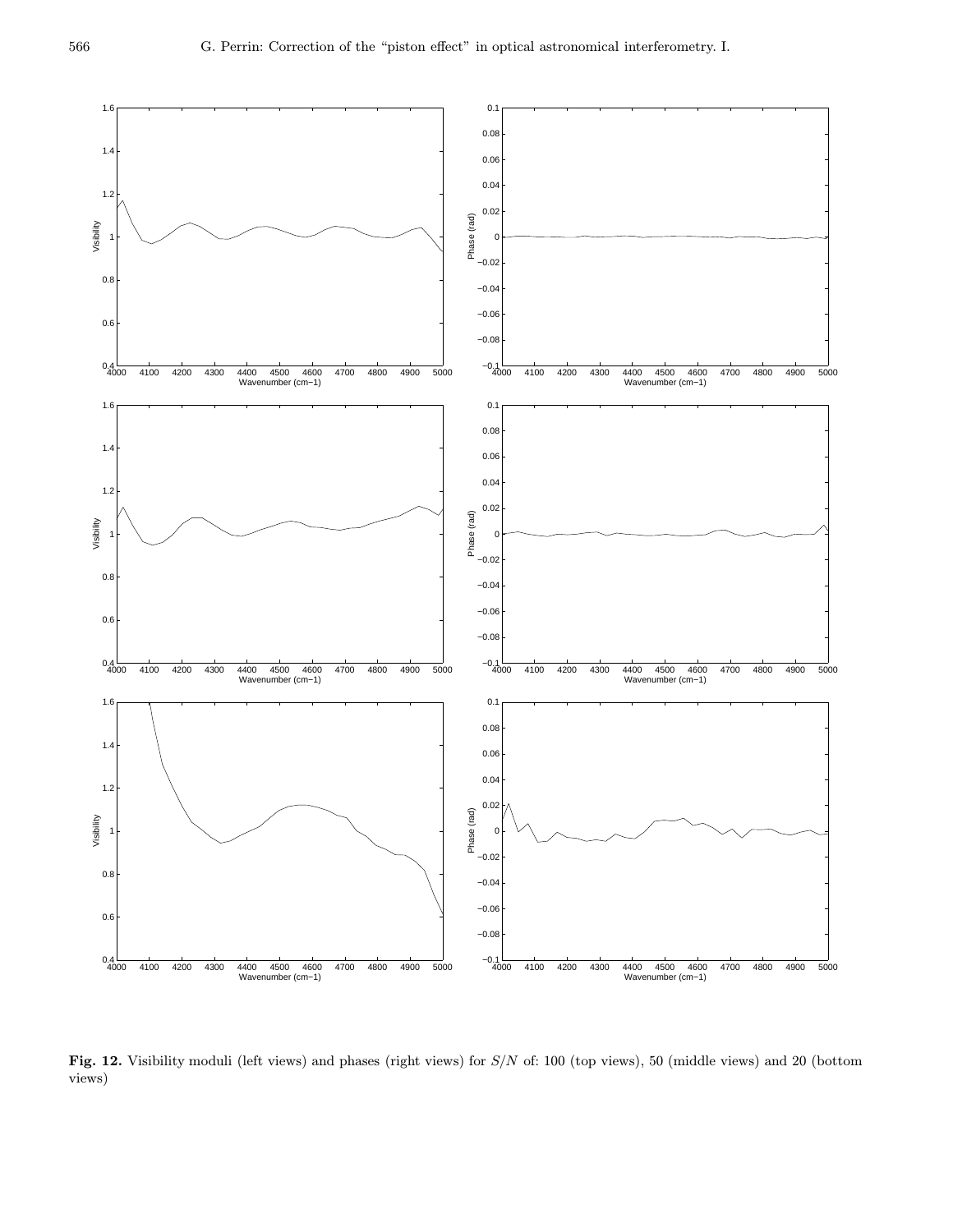the physical conditions of the sources. A fundamental limitation to achieve this goal is the atmospheric phenomenon of optical path fluctuations or piston effect. It has been shown that the method presented in this paper allows to recover the visibility function with a low spectral resolution. Visibility moduli are reconstructed with a precision that can be as good as a few percent between 2 and  $2.5 \,\mu m$ for  $S/N$  ratios greater than 50. Visibility phase gradients are also very well extracted from the simulated data with errors that are less than 0.01 rad.

This reduction algorithm for correction of piston fails to recover the true phase of visibilities. This is not prejudicial to the spectral analysis of visibilities. A complement to this algorithm is needed if one wants to remove atmospheric phase errors from interferometric data to achieve high resolution imaging and will be presented in a forthcoming paper.

#### Appendix A

Supposing a piston sequence of duration  $T$ . Let us define the standard deviation of piston during that sequence:

$$
\sigma(T) = \sqrt{\frac{1}{T} \int_{-\frac{T}{2}}^{\frac{T}{2}} (\epsilon(t) - \bar{\epsilon})^2 dt},
$$
\n(23)

where  $\bar{\epsilon}$  is the average value of piston:

$$
\bar{\epsilon} = \frac{1}{T} \int_{-\frac{T}{2}}^{\frac{T}{2}} \epsilon(t) dt.
$$
\n(24)

Let us consider the T-periodic function:

$$
\gamma(t) = [\epsilon(t) \cdot \Pi_T(t)] \star \sqcup_T (t), \qquad (25)
$$

where  $\Pi_T$  and  $\sqcup \sqcup_T$  are, respectively, the window function of width T and the Dirac comb with spacing T. Then,  $\gamma$ equals  $\epsilon$  on the interval  $\left[-\frac{T}{2}, +\frac{T}{2}\right]$  and the moving average:

$$
a(t) = \frac{1}{T} \int_{t - \frac{T}{2}}^{t + \frac{T}{2}} \gamma(x) dx
$$
 (26)

is a constant equal to  $\bar{\epsilon}$  by definition of  $\gamma$ . Besides, the moving average acts as a low pass filter with transfer function  $\frac{\sin(\pi\omega T)}{\pi\omega T}$  on  $\gamma$ . It is thus straightforward to derive the spectrum of the periodic function  $\Gamma(t) = \gamma(t) - a(t)$  which matches  $\epsilon(t) - \bar{\epsilon}$  on  $\left[-\frac{T}{2}, +\frac{T}{2}\right]$ :

$$
\tilde{\Gamma}(\omega) = \left(1 - \frac{\sin(\pi \omega T)}{\pi \omega T}\right) \cdot \tilde{\gamma}(\omega),\tag{27}
$$

with:

$$
\tilde{\gamma}(\omega) = \left[\tilde{\epsilon}(\omega) \star \frac{\sin(\pi \omega T)}{\pi \omega T}\right] \cdot \Box T(\omega). \tag{28}
$$

 $\tilde{\Gamma}$  has discrete values with spacing  $\frac{1}{T}$  and  $\tilde{\Gamma}(0) = 0$ . Hence, for  $\omega \neq 0$ :

$$
\tilde{\Gamma}(\omega) = \sum_{n=-\infty}^{n=-\infty} \left[ \tilde{\epsilon}(\omega) \star \frac{\sin(\pi \omega T)}{\pi \omega T} \right] \left( \frac{n}{T} \right) . \delta(\omega - \frac{n}{T}) \tag{29}
$$

and the spectrum is zero except for harmonics:

$$
hn = \int_{-\infty}^{+\infty} \tilde{\epsilon} \left(\frac{n}{T} - \omega\right) \cdot \frac{\sin(\pi \omega T)}{\pi \omega T} d\omega.
$$
 (30)

Computing the standard deviation for a piston sequence of duration  $T$  thus amounts to computing the standard deviation of the periodic function  $\Gamma$  which is the square root of the infinite sum of the squared harmonics. Eventually:

$$
\sigma(T) = \sqrt{2 \sum_{n=1}^{n=+\infty} h n^2}.
$$
\n(31)

#### Appendix B

For two wavenumbers  $\sigma_1$  and  $\sigma_2$  I define the corresponding envelopes  $\rho_1$  and  $\rho_2$ , the phase functions  $\phi_1$  and  $\phi_2$ , the shifted spectra  $S_1$  and  $S_2$ , the odd and even functions  $O_1$ and  $O_2$ ,  $E_1$  and  $E_2$ . By definition, there is a simple relation between  $\mathcal{S}_1$  and  $\mathcal{S}_2$  :

$$
S_2(\sigma) = S_1(\sigma + \sigma_2 - \sigma_1). \tag{32}
$$

Let us derive the expression of  $E_2$ :

$$
E_2(x) = \frac{1}{2} \mathcal{F}^{-1} \left[ S_2(\sigma) + S_2^*(-\sigma) \right](x)
$$
(33)  
=  $\frac{1}{2} \mathcal{F}^{-1} \left[ S_1(\sigma + \sigma_2 - \sigma_1) + S_1^*(-\sigma + \sigma_2 - \sigma_1) \right](x)$   
=  $\frac{1}{2} \mathcal{F}^{-1} \left[ S_1(\sigma) \right](x) e^{2i\pi(\sigma_1 - \sigma_2)x} +$   
 $\frac{1}{2} \mathcal{F}^{-1} \left[ S_1^*(-\sigma) \right](x) e^{-2i\pi(\sigma_1 - \sigma_2)x}$   
=  $E_1(x) \cos(2\pi(\sigma_1 - \sigma_2)x) - O_1(x) \sin(2\pi(\sigma_1 - \sigma_2)x).$ 

In the same way it can be shown that:

$$
O_2(x) = O_1(x) \cos(2\pi(\sigma_1 - \sigma_2)x) + E_1(x) \sin(2\pi(\sigma_1 - \sigma_2)x). (34)
$$

As a consequence, it is obvious that the envelopes are the same:

$$
\rho_1(x) = \sqrt{E_1^2(x) + O_1^2(x)} = \sqrt{E_2^2(x) + O_2^2(x)} = \rho_2(x). \tag{35}
$$

Let us show that the two calculi lead to the same phase function:

$$
\phi_2(x) = 2\pi\sigma_2 x + \arctan\left(\frac{O_2(x)}{E_2(x)}\right) \tag{36}
$$

$$
= 2\pi\sigma_2 x + \cdots
$$

$$
\arctan\left(\frac{O_1(x)\cos(2\pi(\sigma_1-\sigma_2)x)+E_1(x)\sin(2\pi(\sigma_1-\sigma_2)x)}{E_1(x)\cos(2\pi(\sigma_1-\sigma_2)x)-O_1(x)\sin(2\pi(\sigma_1-\sigma_2)x)}\right)
$$
  
=  $2\pi\sigma_2x + \arctan\left(\frac{\frac{O_1(x)}{E_1(x)} + \tan(2\pi(\sigma_1-\sigma_2)x)}{1-\frac{O_1(x)}{E_1(x)}\tan(2\pi(\sigma_1-\sigma_2)x)}\right)$   
=  $2\pi\sigma_2x + \arctan(\tan[\phi_1(x)-2\pi\sigma_1x+2\pi(\sigma_1-\sigma_2)x])$   
=  $\phi_1(x).$